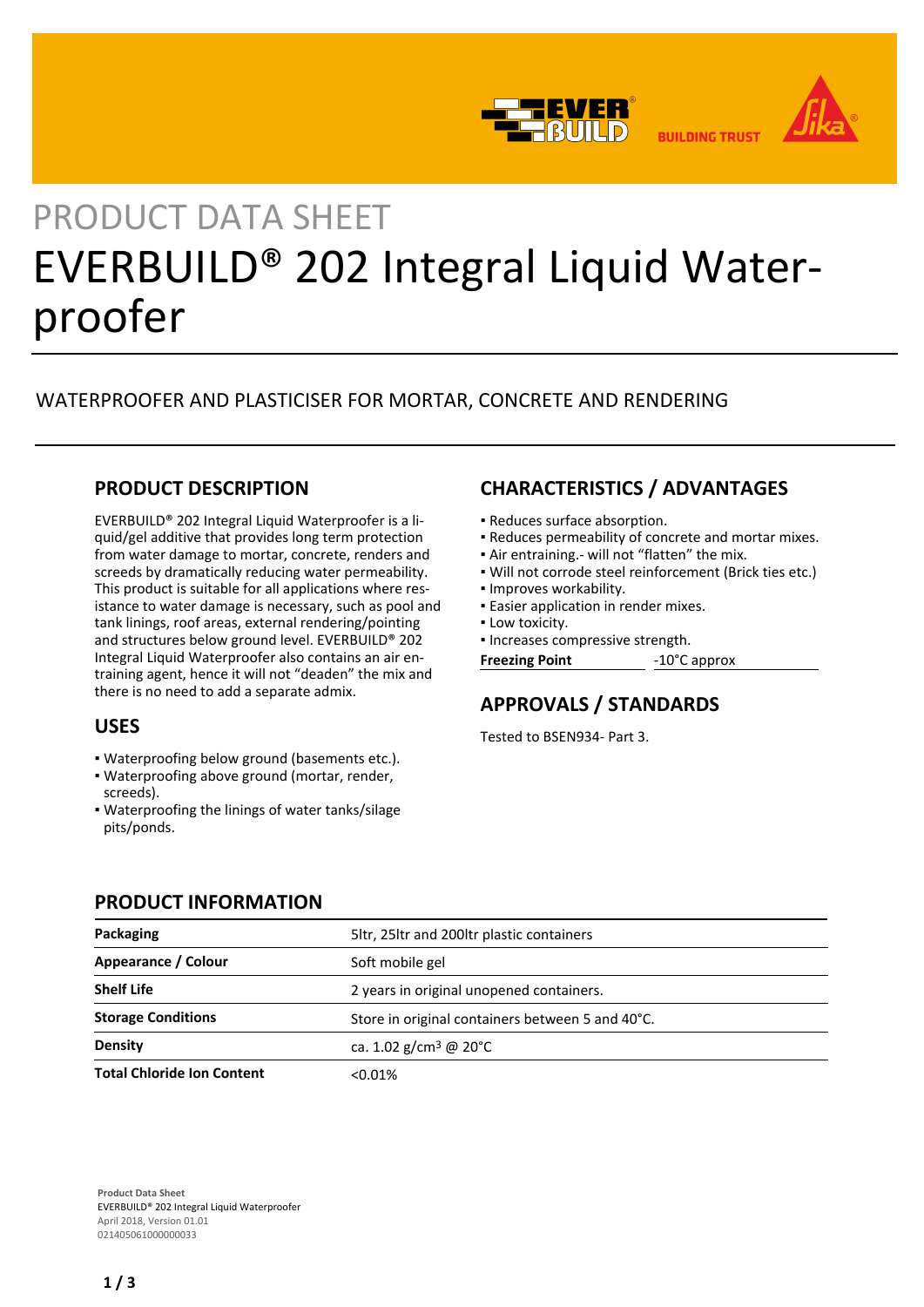## **APPLICATION INFORMATION**

**Consumption** Use at an addition rate of 0.5 – 1 litre per 100Kg cement, 1 litre of EVER-BUILD<sup>®</sup> 202 Integral Liquid Waterproofer will generate  $7 - 8m^2$  of waterproof rendering when gauging at 3 parts sand to 1 part cement by volume. 3.4 litres of EVERBUILD® 202 Integral Liquid Waterproofer will waterproof 1 cubic metre of 1:2:4 concrete.

### **APPLICATION INSTRUCTIONS**

#### **MIXING**

In all cases, add to gauging water at an addition rate of 0.5 to 1 litre per 100 kg cement, or alternatively, one part EVERBUILD® 202 Integral Liquid Waterproofer to 20 to 40 parts water and mix until fully dispersed, then add to mix. Gauge the mix as stiff as possible to minimise risk of cracking.

NOTE: Remember to reduce total required quantity of water accordingly (by up to 20%).

#### **BELOW GROUND WORK**

Renders should be composed of 3 parts sharp sand (to BS1199) to 1 part cement by volume. Do not apply to weak backgrounds.

#### **EXTERNAL W/PROOF RENDERS**

External renders should be composed of 4.5 parts sharp sand (BS1199) to one part cement by volume. Apply render 18-20mm thick in two coats.

#### **ROUGH CAST WORK**

The backing coat should consist of 3 parts sharp sand (BS1199) to one part cement by volume.

#### **SWIMMING POOLS TANKS ETC**

The mix design should be 3 parts sharp sand (BS1199) to one part cement by volume. Apply an 18-20mm thick render coat over walls and a 35-38mm thick render over floor. Take care to ensure that joints are staggered and corners coved. Overcoating with an impervious coating or tiling is recommended.

#### **CONCRETE**

Gauge at 1:2:4 or 1:1.5:3 parts cement:sand:coarse aggregate.

## **LIMITATIONS**

- Do not use in structural concrete.
- Not intended as a DPC replacement. Will not with-▪ stand permanent hydrostatic pressure.
- For tanking applications, use in conjunction with EVERBUILD DPM.
- Note: does not repel water. If a water repellent fin-▪ ish is required, coat render/screed etc with EVER-BUILD WATERSEAL.

## **VALUE BASE**

All technical data stated in this Data Sheet are based on laboratory tests. Actual measured data may vary due to circumstances beyond our control.

## **LOCAL RESTRICTIONS**

Note that as a result of specific local regulations the declared data and recommended uses for this product may vary from country to country. Consult the local

**Product Data Sheet** EVERBUILD® 202 Integral Liquid Waterproofer April 2018, Version 01.01 021405061000000033

Product Data Sheet for the exact product data and uses.

## **ECOLOGY, HEALTH AND SAFETY**

For information and advice on the safe handling, storage and disposal of chemical products, users shall refer to the most recent Safety Data Sheet (SDS) containing physical, ecological, toxicological and other safety-related data.

## **LEGAL NOTES**

The information, and, in particular, the recommendations relating to the application and end-use of Sika products, are given in good faith based on Sika's current knowledge and experience of the products when properly stored, handled and applied under normal conditions in accordance with Sika's recommendations. In practice, the differences in materials, substrates and actual site conditions are such that no warranty in respect of merchantability or of fitness for a particular purpose, nor any liability arising out of any legal relationship whatsoever, can be inferred either from this information, or from any written recommendations, or from any other advice offered. The user of the product must test the product's suitability for the intended application and purpose. Sika reserves the right to change the properties of its products. The proprietary rights of third parties must be observed. All orders are accepted subject to our current terms of sale and delivery. Users must always refer to the most recent issue of the local Product Data Sheet for the product concerned, copies of which will be supplied on request.